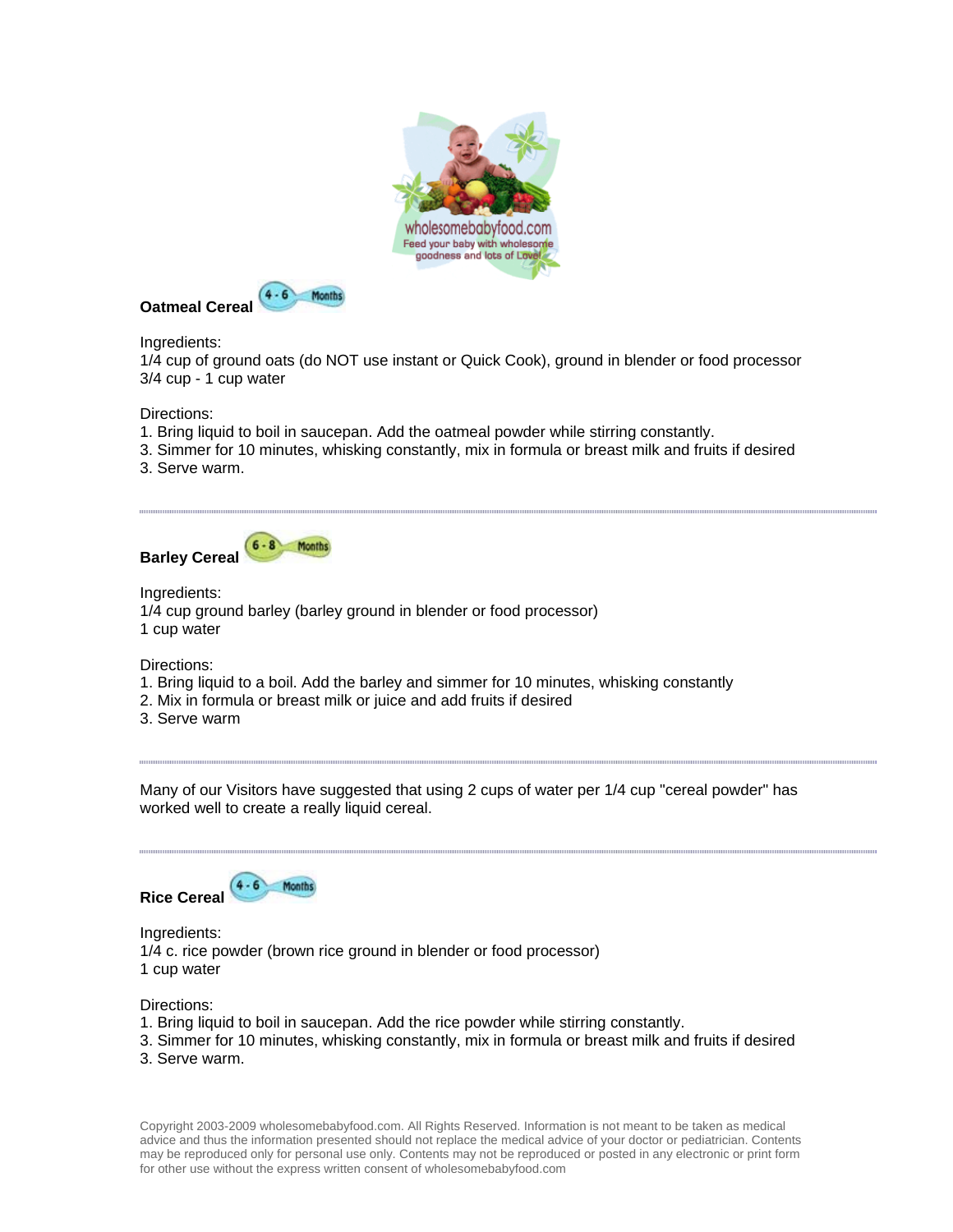

Ingredients: 1 apple (macintosh, gala, braeburn) 1/4 cup ground oats 3/4 cup of water

Directions:

1. Peel, core and cut a small apple into small dices

2. Place in a pan with 1/4 c ground oats and 3/4 c water

3. Bring mixture to a slow boil. Simmer covered, checking frequently, until apples are soft and oatmeal is cooked.

4. Be sure to stir and mash while cooking

5. Mix in formula or breast milk or juice to thin if needed - puree if necessary

(sprinkle a bit of cinnamon in the cereal if your desire and if baby is ready for or has had cinnamon).

## **Mixed Grain Cereals and More**



30 Minute Cream of Grain Cereal

Ingredients:

1/4 c. freshly ground brown rice or millet with honey or molasses cinnamon (leave out honey for under 1yr and molasses is optional.) pure vanilla extract 1 c. almond milk, sweetened - use plain water for infants.. 1/4 c. raisins (optional)

Directions:

1. Put almond milk or water, ground grain and raisins in a pot.

2. Bring just to the boiling point, stirring constantly, until the grain flour has absorbed the liquid.

3. Turn off the heat and cover the pot.

4. Put the pot over a double boiler on a low simmer for 20-30 minutes. (or simply turn burner down to low and simmer)

Optional: Add sliced bananas, sliced strawberries, blueberries, peaches and/or nut milk (consult your pediatrician about the use of nut milk prior to using it.). From: www.keats.com/news/w96meal.html

 $8 - 10$  Months

**Oatie Banana Cereal**  Ingredients:

1/4 cup oatmeal (rolled or ground)

1/2 cup water or milk

1/3 ripe banana

1/4 cup milk (formula may be used here)

Directions:

1. Combine oatmeal and 1/2 cup of water or milk. Bring to a boil. Simmer for 5 minutes, stirring occasionally until liquid is mostly absorbed.

2. Remove from heat and cover; let stand for 5 minutes.

3. Mash banana, and add remaining milk or formula, mixing thoroughly. Stir the banana-milk mixture into the cooked cereal.

Copyright 2003-2009 wholesomebabyfood.com. All Rights Reserved. Information is not meant to be taken as medical advice and thus the information presented should not replace the medical advice of your doctor or pediatrician. Contents may be reproduced only for personal use only. Contents may not be reproduced or posted in any electronic or print form for other use without the express written consent of wholesomebabyfood.com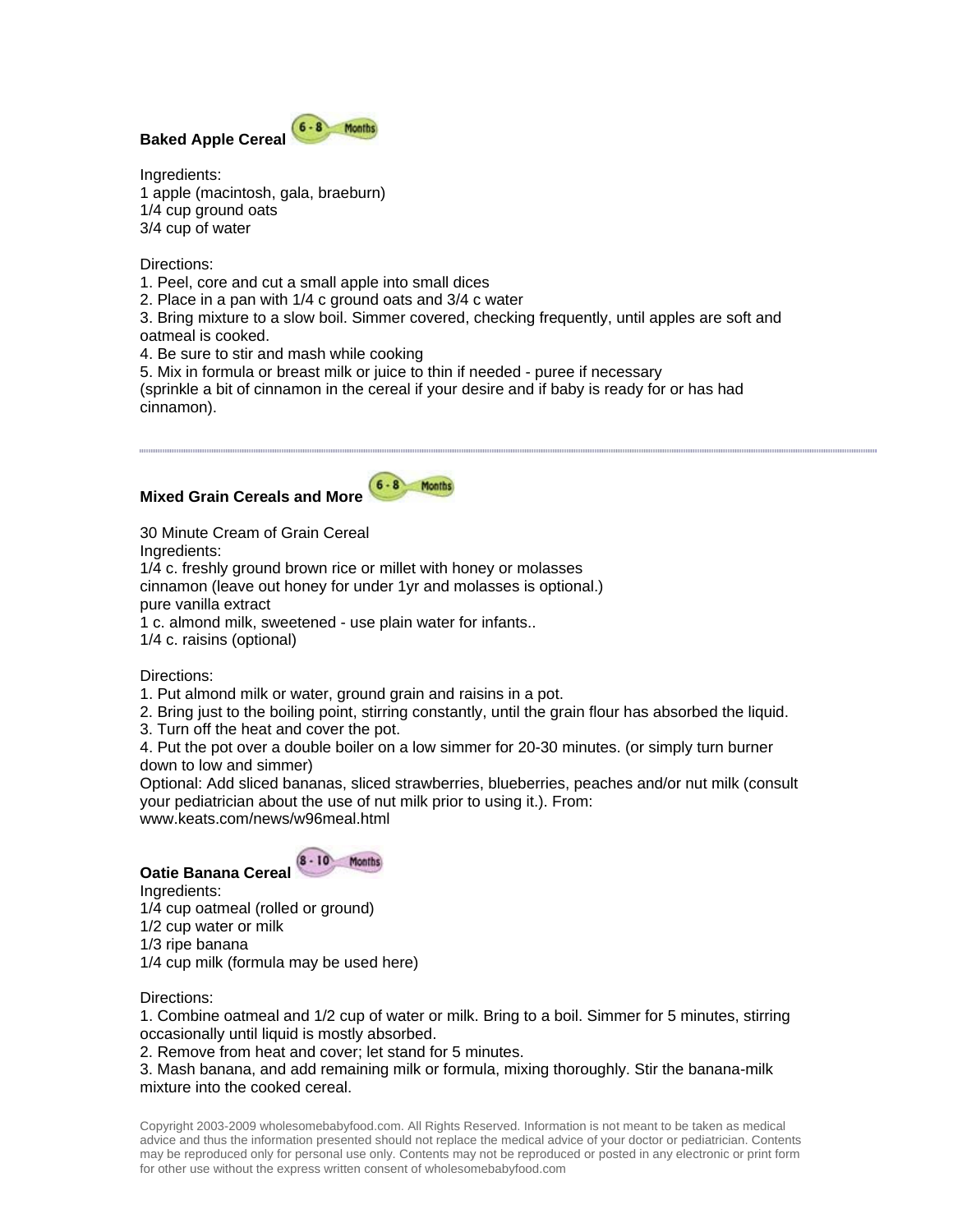# **Rice Breakfast Pudding** 8 months if using spices

Ingredients:

1/2 cup (Brown/or Jasmine) Rice (grind to barley size - don't grind if serving to a Toddler ) 2 cups water 1/4 cup apples sliced into small dices or slivers 1/4 cup raisins (optional)

1/8 cup brown sugar (optional)

2 tsp cinnamon

1/2 tsp ginger

Directions:

1. Combine all of the above ingredients in a medium saucepan.

2. Cook over medium-low heat for 30 minutes or until rice is soft, fragrant and a bit soupy

3. Stir 1/8 cup milk into the rice, keep on heat for 10 more minutes. Keep a close watch to ensure that the consistency remains soupy but not pasty.

4. Stir frequently to stop sticking to the pot and add more milk or water if necessary.

5. Serve warm then transfer remaining portion to the fridge.

**Months** 

 $8 - 10$ 

## **Pastina and Bananas**

Ingredients:

2 tablespoons Prince Pastina (little tiny star shaped pastas – [\\*\\*wheat based\)](http://www.wholesomebabyfood.com/wheatforbaby.htm) 1 whole fresh banana

Directions:

Prepare pastina as directed for hot cereal. Do not add milk. Stir in banana and serve. Add formula or breast milk as desired (1 serving)

\*\*A few sources do say to not introduce wheat until after 1, 2 or even 3 years old. The majorities of sources however indicate and agree that wheat may be introduced around the age of 8-9 months old. It is best to wait to introduce wheat until you are certain that your infant has no reactions to rice, oats or barley. Consult your baby's pediatrician.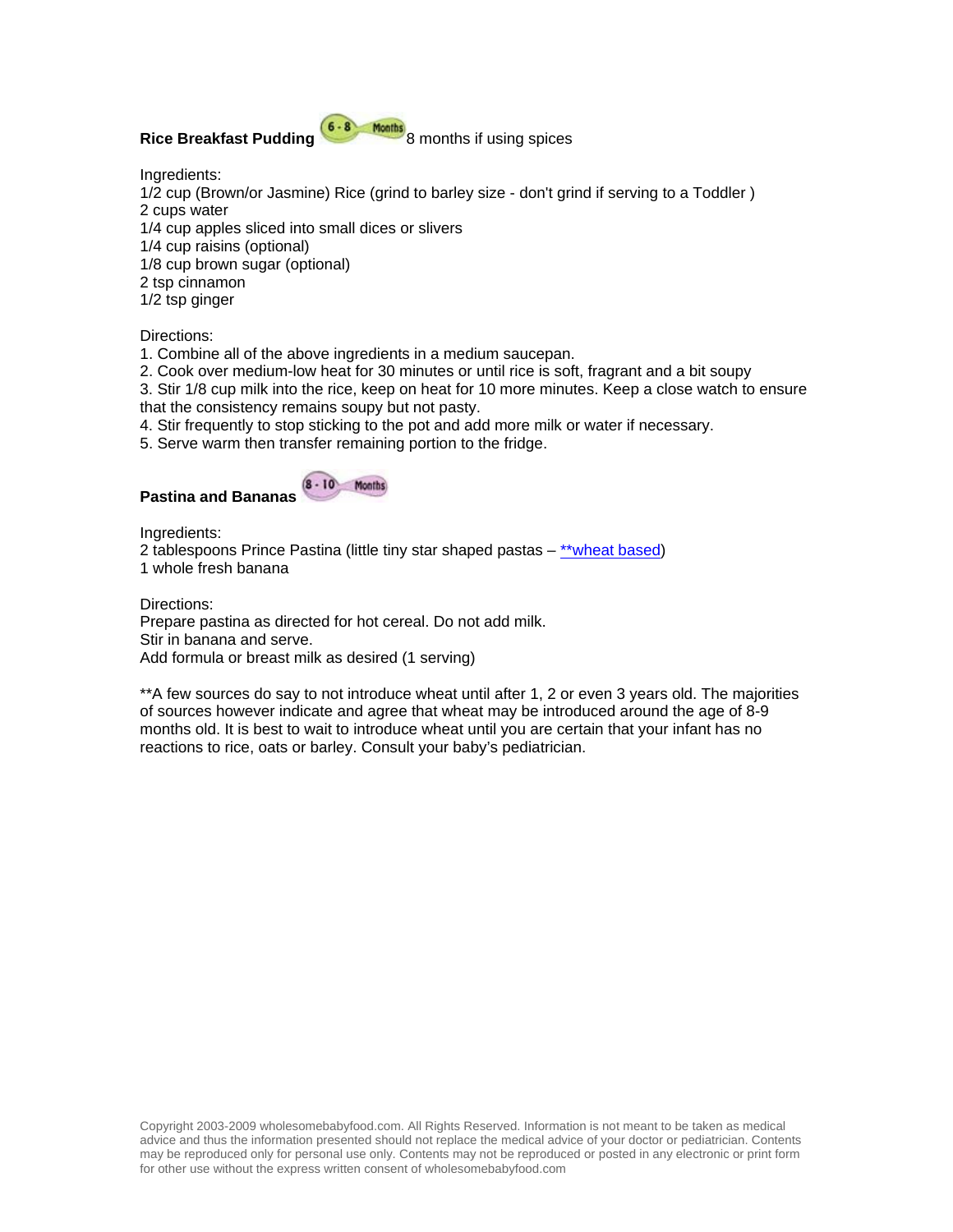## **What type of Rice do I use for Homemade Baby Rice Cereals?**

The type of brown rice that you would want to use for cereals would ideally be a short-grain brown rice. Short-grain rice cooks up more soft than does long or medium grain rice. The only caveat is that it may become sticky and "pasty" when pureed so keep an watch over the rice when cooking and pureeing/blending it. You may use a blend of any type of rice that you like; ensure that it is whole grain however.

Brown jasmine rice and plain brown rice make a nice blend for cereals as do basmati and plain brown rice. If you find that your baby does not like this blend, then consider switching to the plain brown rice type until the palate has become used to solid foods.

## **Do I Need to Cook the Powder Before I Serve it?**

You need to cook the rice-oatmeal-barley powder prior to serving because when you make your own cereal(s) you are taking a whole grain and grinding it into a powder. This powder should be cooked because the grains were not cooked prior to your processing them into a powder. This powder would not be easily digested if left in its "raw" state.

## **Why Doesn't Commercial Baby Cereal Need to be Cooked?**

The reason that you don't "cook" commercial baby cereal is that commercial baby cereal is precooked and then dehydrated. Commercial baby cereal is most often made from grain that has been processed and then milled into a flour. You notice this difference when you dump out some "flakes" of commercial cereal(s) and also when you mix up some commercial cereal and find a thin pasty substance in the bowl.

## **Can Homemade Baby Cereal be Stored in the Refrigerator?**

Homemade Baby Cereal may be stored in the refrigerator for up to 72 hours maximum. As with thawing frozen homemade baby cereal, you may find the texture changes. Simply warm the baby cereal and then add liquid of your choice, as needed, to reconstitute to a texture your baby prefers.

## **Can Homemade Baby Cereals be Frozen?**

Yes, you may freeze homemade cereal. You would use the ice cube tray method (or whatever method of freezing you currently use) as you would for other baby food purees. It tends to be easier to grind and then store the uncooked grains and simply cook a day's worth as you go. It often happens that when you thaw the cereal, it becomes rubbery and does not reconstitute well. We do hear from parents who have great luck in freezing cereal. You may want to try freezing a few portions and see how it works for you.

## **Storing Grains You Have Ground for Homemade Baby Cereal:**

Grains that you have ground should be stored in an airtight container in a dry area of your cupboard or in the refrigerator. Whole grains may be stored for several months in a cool dry place. If the temperature becomes extremely warm in your home, you may wish to store the grains in the refrigerator.

Milled whole grains, such as rice flour, whole wheat flour, oat flour and the like, should be stored in an air tight container and preferably in your refrigerator. You can store them in a cool dry place however ensure that you check on the status of the grains if you use them infrequently. Since these are whole grain flours, the natural oils that come from the grain may become rancid without refrigeration. When purchasing any type of milled whole grain, it's always best to buy smaller quantities to ensure that your whole grains are used prior to them going rancid.

Copyright 2003-2009 wholesomebabyfood.com. All Rights Reserved. Information is not meant to be taken as medical advice and thus the information presented should not replace the medical advice of your doctor or pediatrician. Contents may be reproduced only for personal use only. Contents may not be reproduced or posted in any electronic or print form for other use without the express written consent of wholesomebabyfood.com